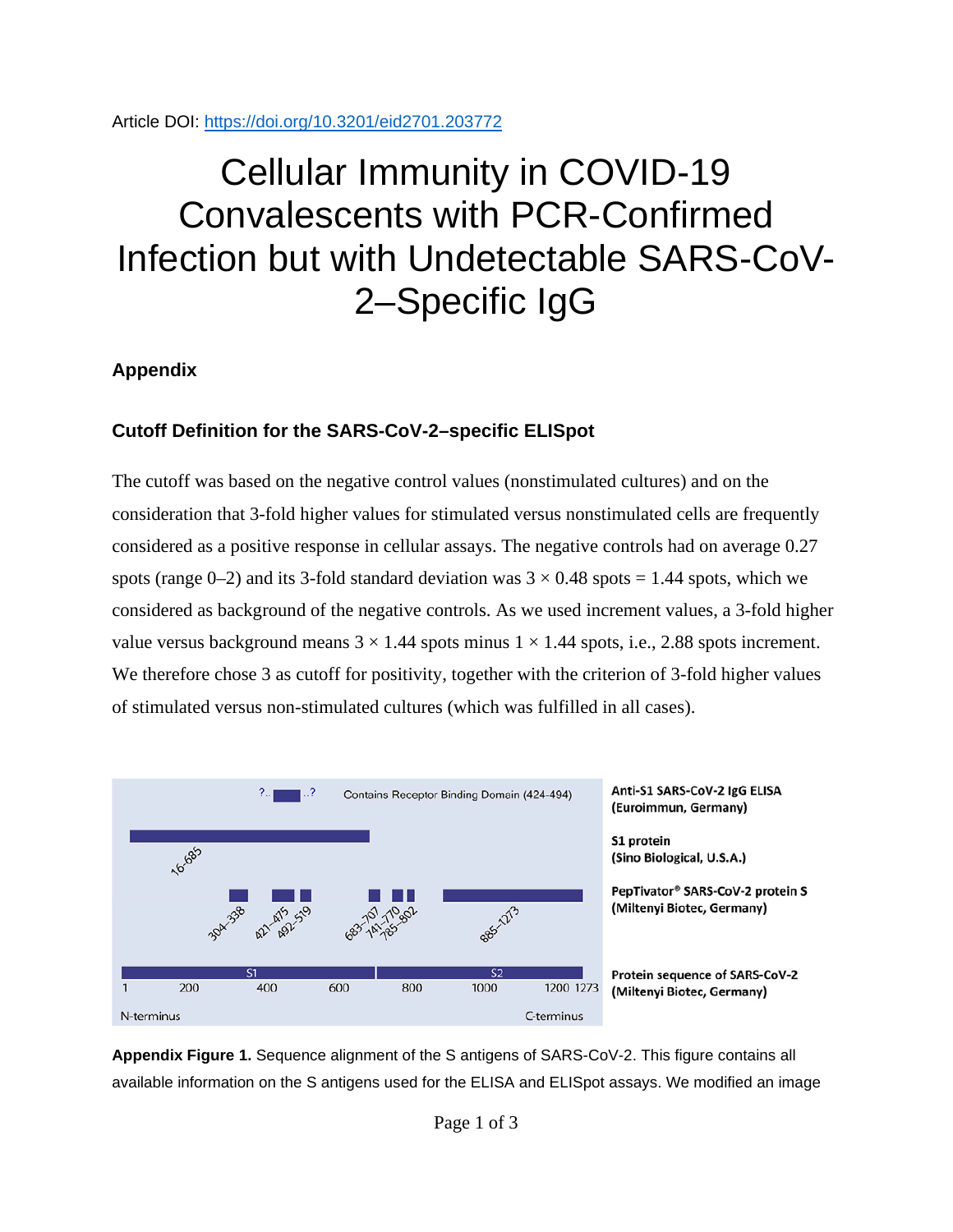that Miltenyi Biotec shows on its homepage (https://www.miltenyibiotec.com/DE-en/products/peptivatorsars-cov-2-prot-s-107090.html#130-126-700), containing information on their PepTivator product and the protein sequence of SARS-CoV.2. The peptide mix (PepTivator) of the S protein (S1/S2) consists mainly of 15-mer sequences with 11 amino acids overlap, covering the immunodominant sequence domains of the surface glycoprotein of SARS-CoV-2. The S1 protein (Sino Biological, http://www.sinobiological.com) is a recombinant protein expressed in (human) HEK293 cells. The S1 antigen used in the ELISA assay (Euroimmun, https://www.euroimmun.com) is also produced in HEK293 cells and contains the S1 domain including the immunologically relevant receptor binding domain.



**Appendix Figure 2.** Antibody results determined parallel to cellular immunity against SARS-CoV-2 (Figure 2). The 3 left groups represent potential convalescent plasma donors with PCR-confirmed SARS-CoV-2 infection. They either had a strong positive antibody response to an S1-specific Anti-SARS-CoV-2 IgG ELISA (Euroimmun) as defined by an antibody ratio (R) of  $>3$  (n = 15); an intermediate response (ratio of 1.1-3,  $n = 4$ ); or borderline or negative results (ratio of <1.1,  $n = 9$ ). The right group displays data in healthy controls without symptoms of respiratory or gastrointestinal infections and without household contact with SARS-CoV-2 infected patients since January 2020 (negative controls, NC, n = 22). The latter group has been tested negative or has not been tested by SARS-CoV-2 PCR. Responses in the 4 groups of volunteers were compared by Kruskal-Wallis test with Dunn's correction. The dotted line represents a ratio of 1.1, the cutoff for positive antibody responses.